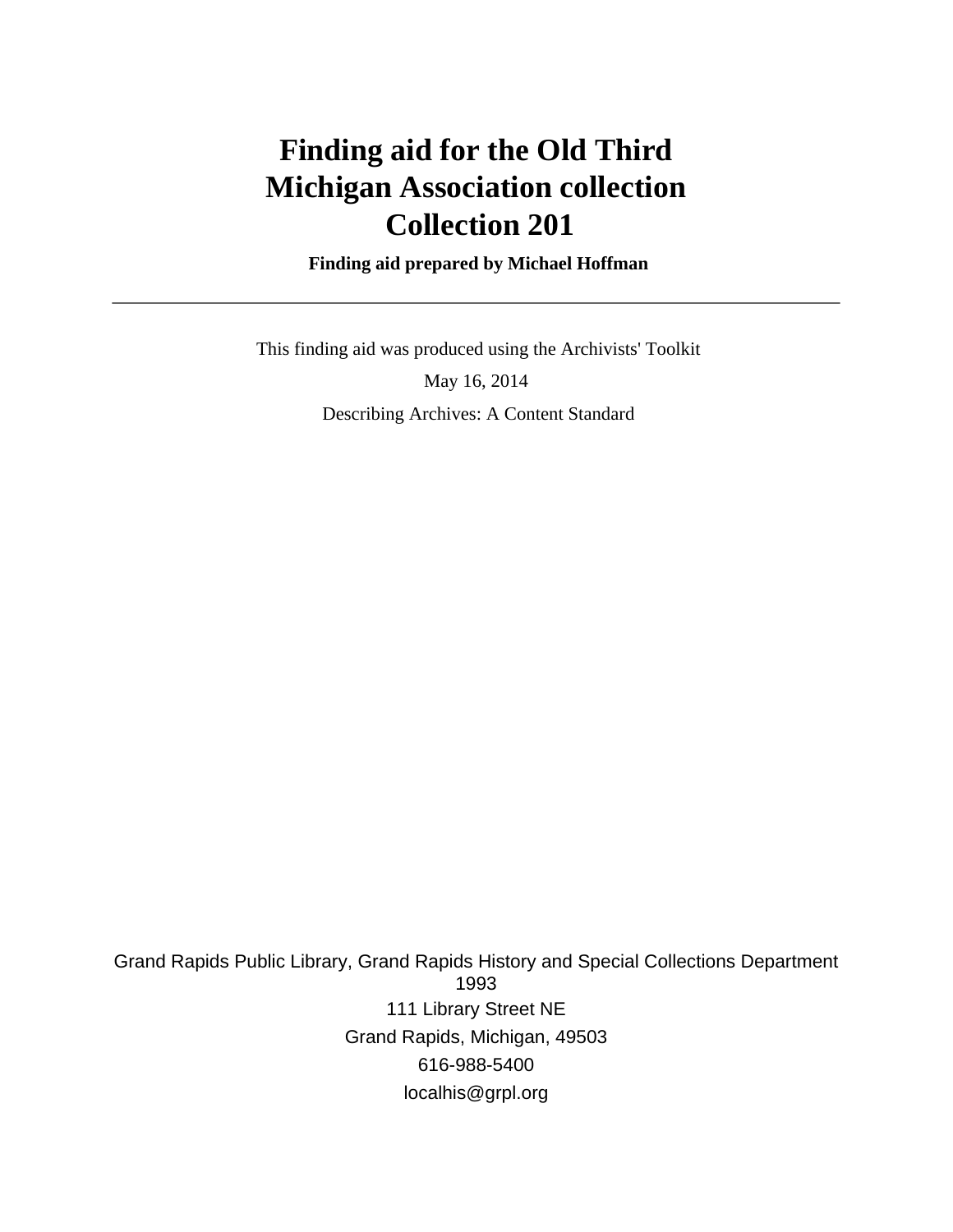## **Table of Contents**

 $\overline{\phantom{a}}$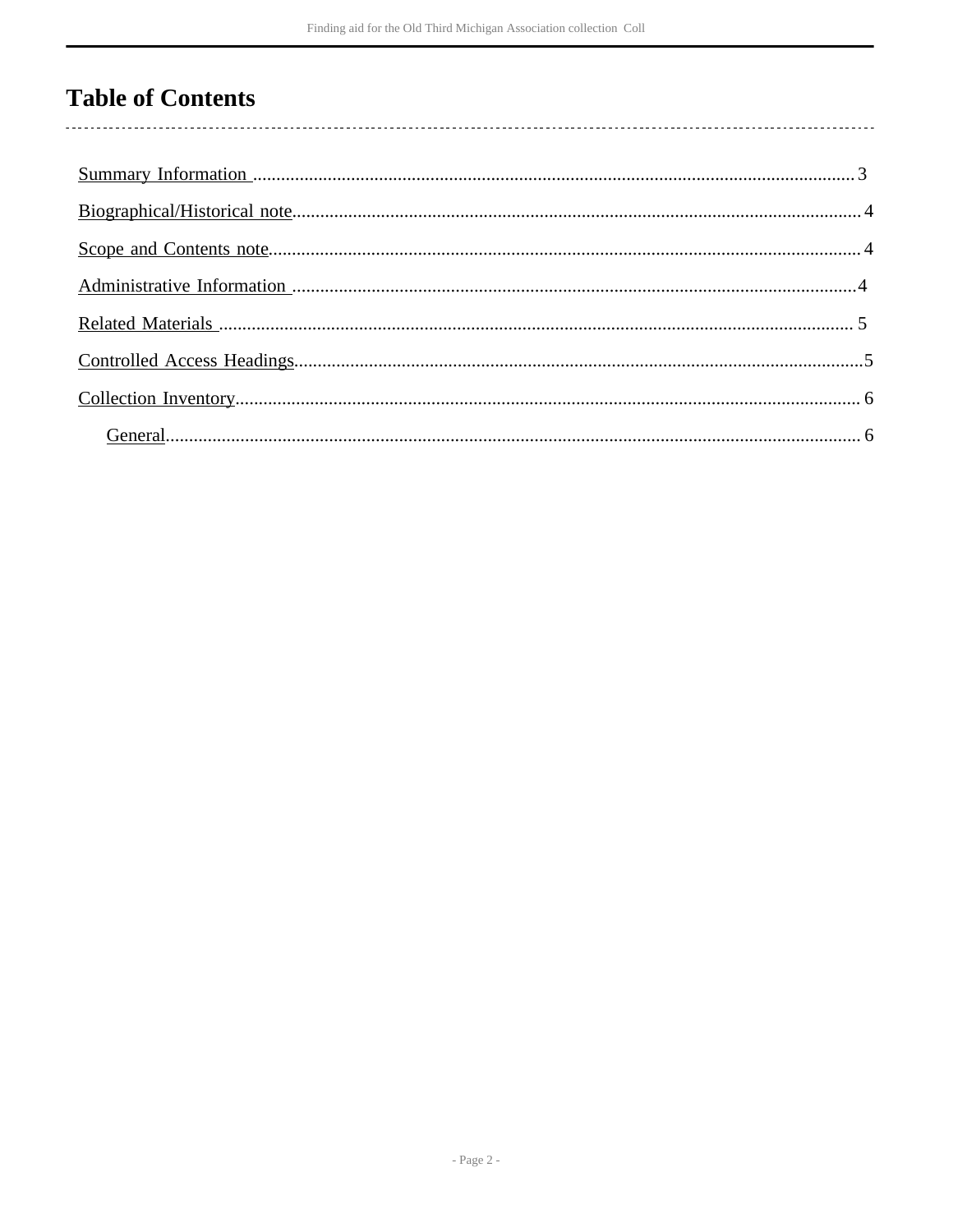## <span id="page-2-0"></span>**Summary Information**

..................................

| <b>Repository</b> | Grand Rapids Public Library, Grand Rapids History and Special<br><b>Collections Department</b>                                                                                                                                                                                                                                                                                                                                                                                                                    |
|-------------------|-------------------------------------------------------------------------------------------------------------------------------------------------------------------------------------------------------------------------------------------------------------------------------------------------------------------------------------------------------------------------------------------------------------------------------------------------------------------------------------------------------------------|
| <b>Title</b>      | Old Third Michigan Association collection                                                                                                                                                                                                                                                                                                                                                                                                                                                                         |
| Date [inclusive]  | 1862-1996, n.d.                                                                                                                                                                                                                                                                                                                                                                                                                                                                                                   |
| <b>Extent</b>     | 0.63 Linear feet Two boxes                                                                                                                                                                                                                                                                                                                                                                                                                                                                                        |
| Language          | English                                                                                                                                                                                                                                                                                                                                                                                                                                                                                                           |
| <b>Abstract</b>   | The Old Third Michigan Association was a veteran's reunion group<br>for the Third Michigan Infantry, which served in the Civil War. This<br>collection contains original documents relating to the association and their<br>annual reunions, including minutes, constitutions, a treasurer's book and<br>correspondence. Also included in the collection are a regimental roster, a<br>few photographs of men who served and reference materials compiled for<br>the study of the Old Third Michigan Association. |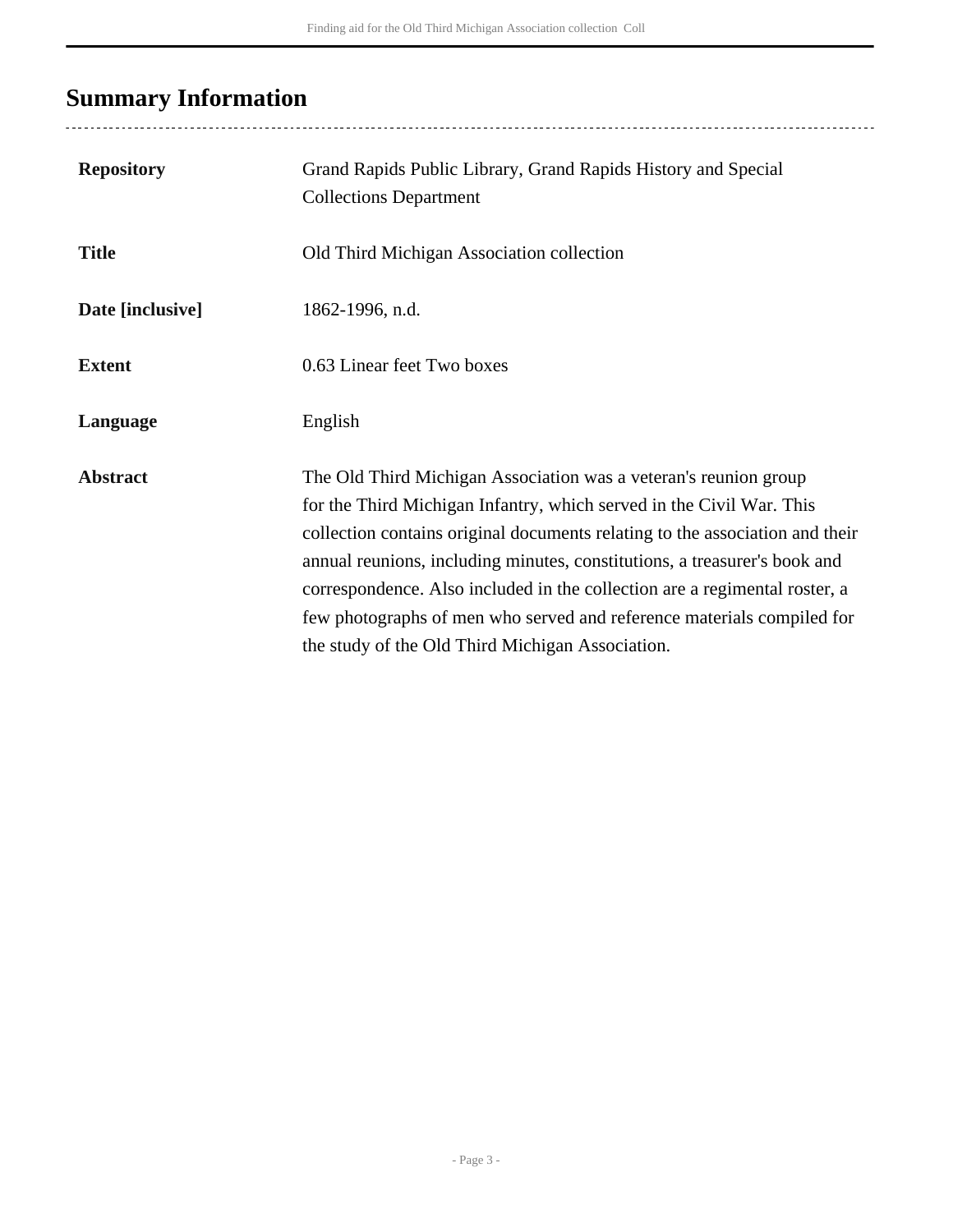### <span id="page-3-0"></span>**Biographical/Historical note**

The Third Michigan Infantry left Grand Rapids June 13, 1861 bound for Detroit, and ultimately Washington, D.C. This Civil War unit saw its first action at Blackburns' Ford on July 18, 1861 and covered the retreat of the federal troops from Bull Run on July 21. The regiment participated in McClellan's Peninsular campaign, 1862 and suffered its worst casualties at Fair Oaks, Virginia on May 31, 1862, and at Groveton on August 29, 1862. The next major action for the regiment was at Chancellorsville, Virginia on May 3, 1863, followed by Gettysburg, July 2, 1863, May 5-6, 1864 at the Wilderness and on May 11-12, 1856 at Spotsylvania Court House. The Third ended its military service at Petersburg, Virginia, on June 10, 1864.

Following the war, members of the unit met in annual reunions. This collections documents those reunions.

### <span id="page-3-1"></span>**Scope and Contents note**

The collection contains minutes, constitutions, treasurer's book and correspondence about upcoming reunions concerning the Old Third Michigan Association, 1870-1927, n.d. Also in the collection is a regiment roster, and photographs of men who served in the Third Michigan Infantry during the Civil War. Of special interest are the "Civil War Letters" by Charles H. Church, published in 1987 and a "History of the Old Third Michigan Infantry" written by Steve Soper, 1996. A photocopy of an unidentified newspaper article from 1861 lists the officers of the unit.

## <span id="page-3-2"></span>**Administrative Information**

#### **Publication Information**

Grand Rapids Public Library, Grand Rapids History and Special Collections Department 1993

#### **Immediate Source of Acquisition note**

Old Third Michigan Association, 1927; accession number 00.000 (Old collection T1:BH12.1-5)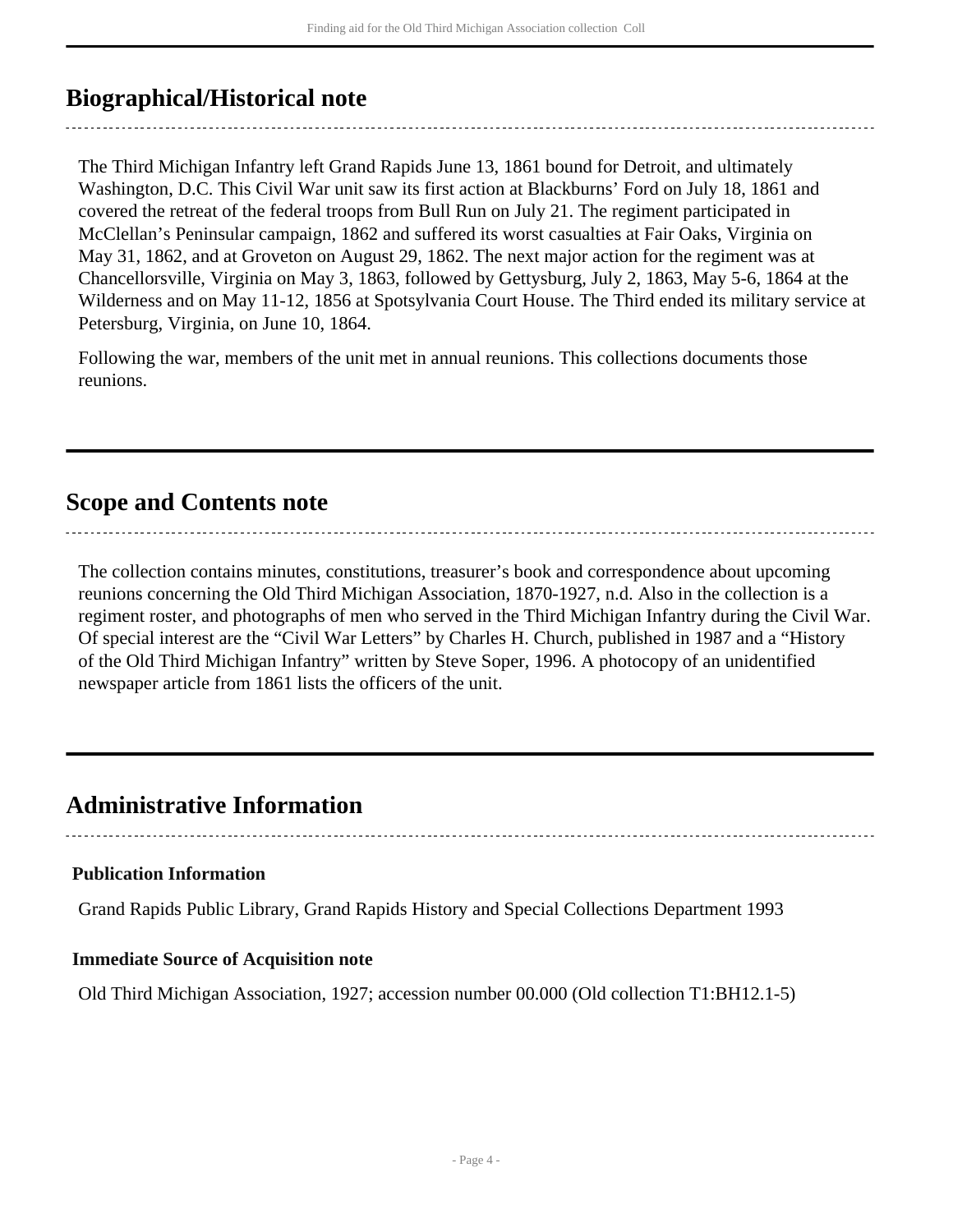## <span id="page-4-0"></span>**Related Materials**

 $\overline{a}$ 

 $\overline{a}$ 

#### **Related Archival Materials note**

See also Collection 242, the GRPL Civil War Documents Collections

## <span id="page-4-1"></span>**Controlled Access Headings**

#### **Corporate Name(s)**

• United States. Army. Michigan Infantry Regiment, 3rd (1864-1866).

#### **Geographic Name(s)**

- Grand Rapids (Mich.) -- History
- United States -- History -- Civil War, 1861-1865 -- Veterans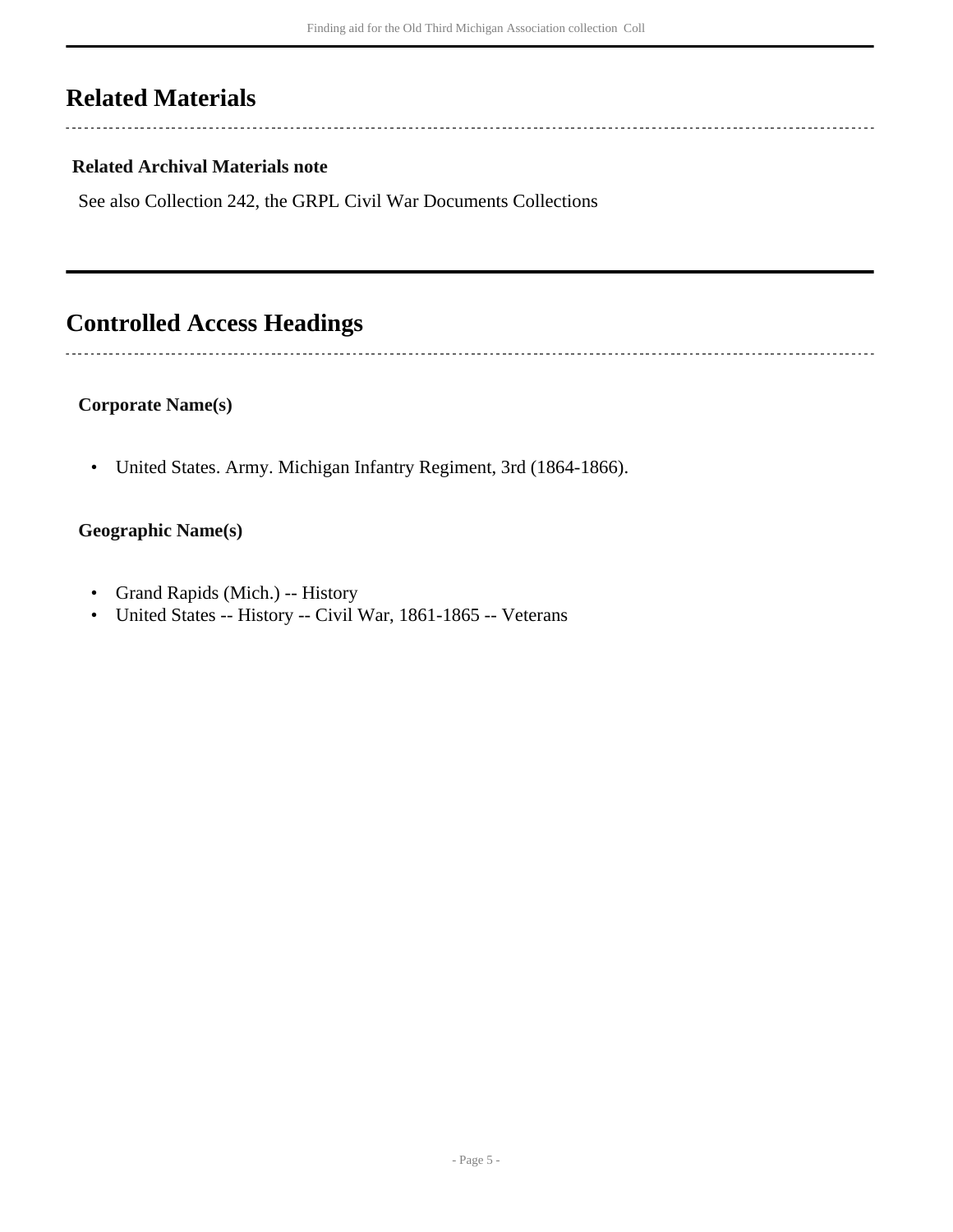Г

# <span id="page-5-0"></span>**Collection Inventory**

<span id="page-5-1"></span>

| <b>General</b>                                                                                                                                                                       |              |                |
|--------------------------------------------------------------------------------------------------------------------------------------------------------------------------------------|--------------|----------------|
|                                                                                                                                                                                      | <b>Box</b>   | Folder         |
| Notebook, minutes and constitution 1870-1927. "Records<br>" [T1:BH12.5]                                                                                                              | $\mathbf{1}$ | $\mathbf{1}$   |
| Loose items from pages of "Records" book                                                                                                                                             | $\mathbf{1}$ | 1a             |
| Notebook, minutes and constitution 1870-1890. [T1:BH12.1]                                                                                                                            | $\mathbf{1}$ | $\overline{2}$ |
| Loose items from pages of above notebook                                                                                                                                             | $\mathbf{1}$ | 2a             |
| Treasurer's book, 1872-1927. [T1:BH14.5]                                                                                                                                             | $\mathbf{1}$ | 3              |
| Membership book, 1906-1911, n.d. [T1:BH16.3]                                                                                                                                         | $\mathbf{1}$ | $\overline{4}$ |
| Roster of the Third Michigan Infantry, n.d. [photocopy of unidentified<br>chart showing Company, Name, age, from, date in, date out, discharge,<br>location, additional information] | $\mathbf{1}$ | 9              |
| Photocopies of research notes, 1862-1982.                                                                                                                                            | $\mathbf{1}$ | 10             |
| Bills and receipts, 1909-1927. [T1:BH15.1-2, 6(3)]                                                                                                                                   | $\mathbf{1}$ | 11             |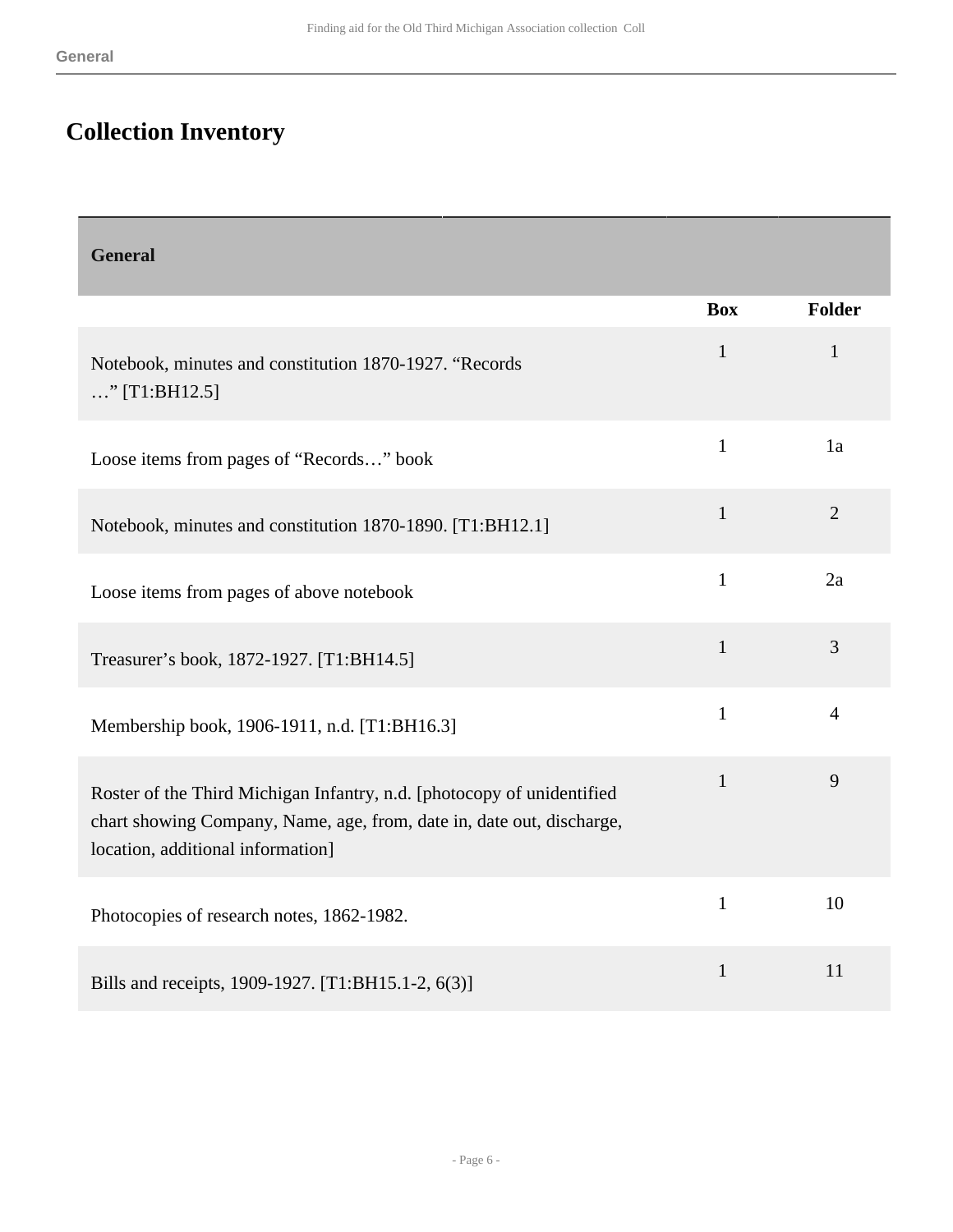| 55th reunion invitations, June, 15, 1927. [T1:BH17.2] Ribbons(2)                                                                                                                    | $\mathbf{1}$   | 12            |
|-------------------------------------------------------------------------------------------------------------------------------------------------------------------------------------|----------------|---------------|
| Book, "Civil War Letters," by Sgt. Maj. Charles H. Church, 1987.<br>[Acquisition data unknown]                                                                                      | $\mathbf{1}$   | 13            |
| Photocopy of "Civil War Letters" [Added 7/1999]                                                                                                                                     | $\mathbf{1}$   | 13a           |
| Co. I. Third Regiment Michigan Volunteers, as told in letters from Stephen<br>L. Lowing to members of his family  by Dorothy (Hubbard) Skinner,<br>n.d. [Research paper, photocopy] | $\overline{2}$ | 16            |
| From Allegan to Andersonville : Private George Bailey sees the Civil<br>War / by Albert Castel. Michigan History Magazine July/Aug. 1982                                            | $\overline{2}$ | 17            |
| Edgar Clark's Civil War Letters [Copy. From Internet site. 10/13/1996<br>http://www.izzy.net/~jclark/edgar/ejmain.htm No current weblink found<br>3/2008]                           | $\overline{2}$ | 18            |
| Newspaper Article, photocopied. List of Officers of the 3rd Regiment. (ca<br>1861). [Added 12/1999 Andrea Stadt]                                                                    | $\overline{2}$ | 19            |
| Correspondence                                                                                                                                                                      |                |               |
|                                                                                                                                                                                     | <b>Box</b>     | <b>Folder</b> |
| Correspondence 1880-1889. [T1:BH11.1-4,6,7,9,11(2),20] [T1:BH14.3,4]<br>[T1:BH16.2]   [T1:BH17.1]                                                                                   | $\mathbf{1}$   | 5             |
| Correspondence 1890-1899. [T1:BH11.3,10,20] [T1:BH12.2]                                                                                                                             | $\mathbf{1}$   | 6             |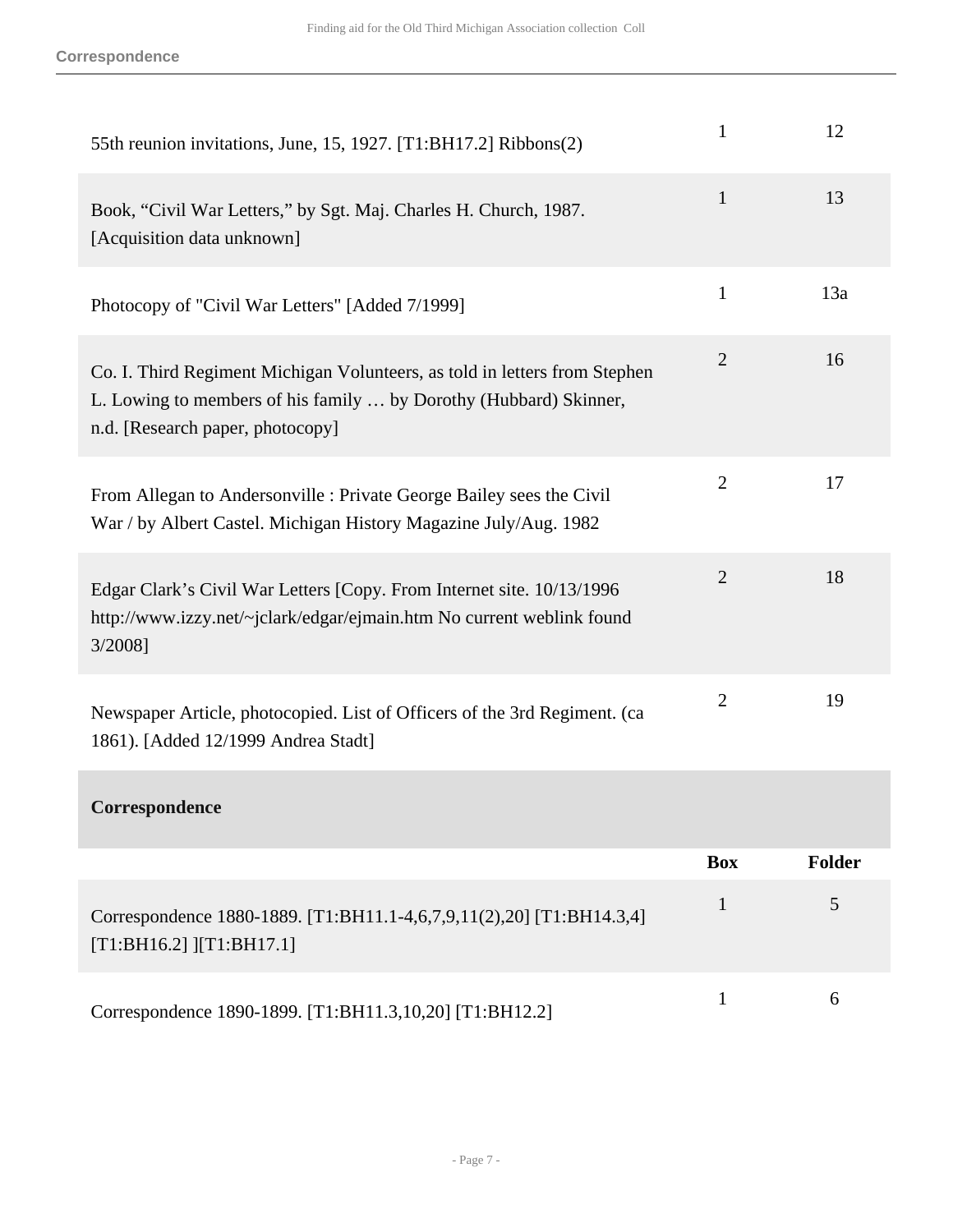| Correspondence 1900-1927. [T1:BH11.5(2),8,12-19,21-22(2)]<br>[T1:BH12.3]                                 | 1              | $\overline{7}$ |
|----------------------------------------------------------------------------------------------------------|----------------|----------------|
| Correspondence. n.d. [T1:BH12.4] [T1:BH16.1]                                                             | $\mathbf{1}$   | 8              |
| 3 items by [from] Steve Soper, ca. 1996                                                                  |                |                |
|                                                                                                          | <b>Box</b>     | Folder         |
| [1] "Michigan Civil War Regimental Reunion,"                                                             | $\mathbf{1}$   | 14             |
| [2] "History of the Old Third Michigan Infantry"                                                         | $\mathbf{1}$   | 14             |
| [3] List of Old Third Michigan Inf. Ass. Reunion Dates and Places<br>[Computer printouts or typescripts] | $\mathbf{1}$   | 14             |
| Photographs, ca. 1864. [Copy photos, source of originals unknown]                                        |                |                |
|                                                                                                          | <b>Box</b>     | <b>Folder</b>  |
| [1] Carlisle, George L. / George L. Carlisle                                                             | $\overline{2}$ | 15             |
| [2] Champlin, Stephen. / Stephen Champlin                                                                | $\overline{2}$ | 15             |
| [3] Crotty, Daniel G. / Daniel G. Crotty                                                                 | $\overline{2}$ | 15             |
| [4] Garrett, Riley. / Riley Garrett                                                                      | $\overline{2}$ | 15             |
|                                                                                                          |                |                |